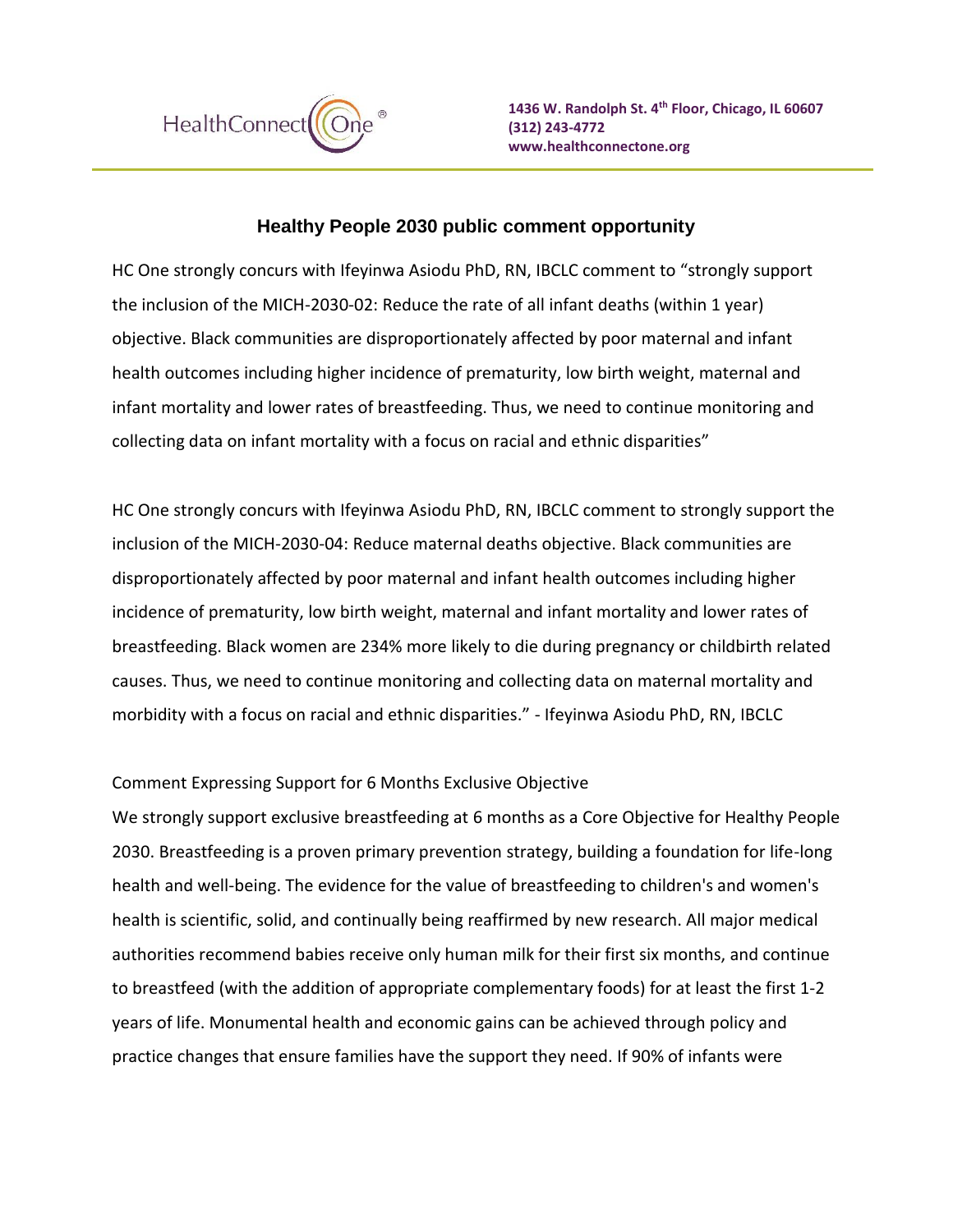breastfed according to medical recommendations, 3,340 deaths, \$3 billion in medical costs, and \$14.2 billion in costs of premature death would be prevented, annually!

While national, regional, state, tribal, and community organizations across sectors and across the U.S. have remained dedicated to helping our Nation meet and exceed the breastfeeding objectives since they were first established for Healthy People 2000, the impact of this work extends far beyond this particular objective. Supporting breastfeeding can contribute to reaching a multitude of the proposed HP2030 objectives: reducing the risk of obesity, type 1 and 2 diabetes, and asthma in children and reducing the risk of diabetes, cardiovascular disease, and breast and ovarian cancers in mothers.

Social, physical, and economic environments have a significant impact on the breastfeeding experience and there are a variety of evidence-based interventions to increase breastfeeding initiation, duration, and exclusivity, including efforts to improve maternity care practices, increase continuity of care, and support breastfeeding in the workplace and in public spaces. Over the past several decades, the Healthy People initiative has helped drive attention to breastfeeding support, and as a result, breastfeeding rates have increased, but stark racial and geographic disparities remain. At the same time, disparities in health outcomes between racial groups persist. Removing disparities in breastfeeding rates is a critical step for addressing and eliminating health inequities and achieving health equity. There is still significant work to do to close gaps in breastfeeding rates. To ensure continued momentum and progress toward creating a landscape of breastfeeding support across the United States, it is critical that Healthy People 2030 maintains a focus on breastfeeding.

Importantly, the Healthy People 2030 launch will take place close to the launch of the 2020-25 edition of the Dietary Guidelines for Americans, which for the first time, will include guidance for infants and toddlers (from birth to age 24 months), and women who are pregnant. It is critical that both the Healthy People and Dietary Guidelines demonstrate strong support for breastfeeding.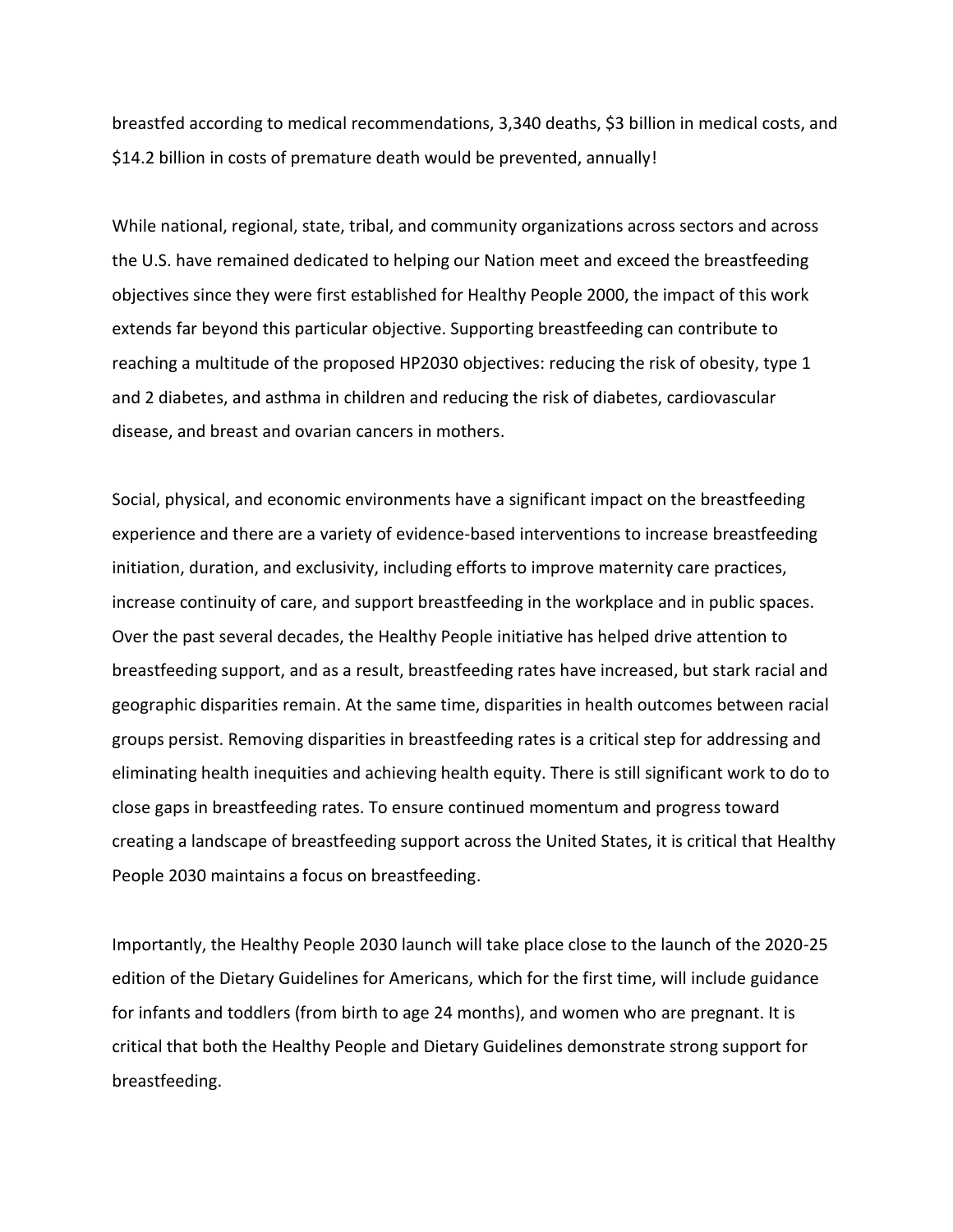**Topic Area:** Maternal, Infant, and Child Health

**New Objective:** Increase the proportion of infants who are breastfed through 12 months

**Objective Rationale:** All major medical authorities recommend that babies get no food or drink other than human milk for their first 6 months and continue to breastfeed for at least the first 1-2 years of life. While exclusive human milk feeding at 6 months is the gold standard, as recognized by the inclusion of this objective in the HHS proposal, it is also critical to assess the duration of any breastfeeding. Given the systemic barriers to breastfeeding that inequitably burden minority and underserved communities, it is important that we continuously assess movement in duration of any breastfeeding up to 12 months to test the strength of interventions to increase breastfeeding rates across the field. Alternatively, the 12 month breastfeeding measure could be included as a sub-objective of MICH-2030-15. The annual Centers for Disease Control and Prevention's National Immunization Survey provides a reliable, nationally representative data source to track progress on this proposed objective.

**Proposed Baseline and Unit of Measure:** 35.9% (2015 births), Breastfeeding Rates among Infants

**Proposed Data Source:** Centers for Disease Control and Prevention National Immunization Survey

## **Anticipated number of data points throughout the decade:** 10

Propose Adding an Objective on Maternity Care Practices to Support Breastfeeding **Topic Area:** Maternal, Infant, and Child Health **New Objective:** Increase the proportion of live births in facilities providing recommended care for lactating mothers and babies